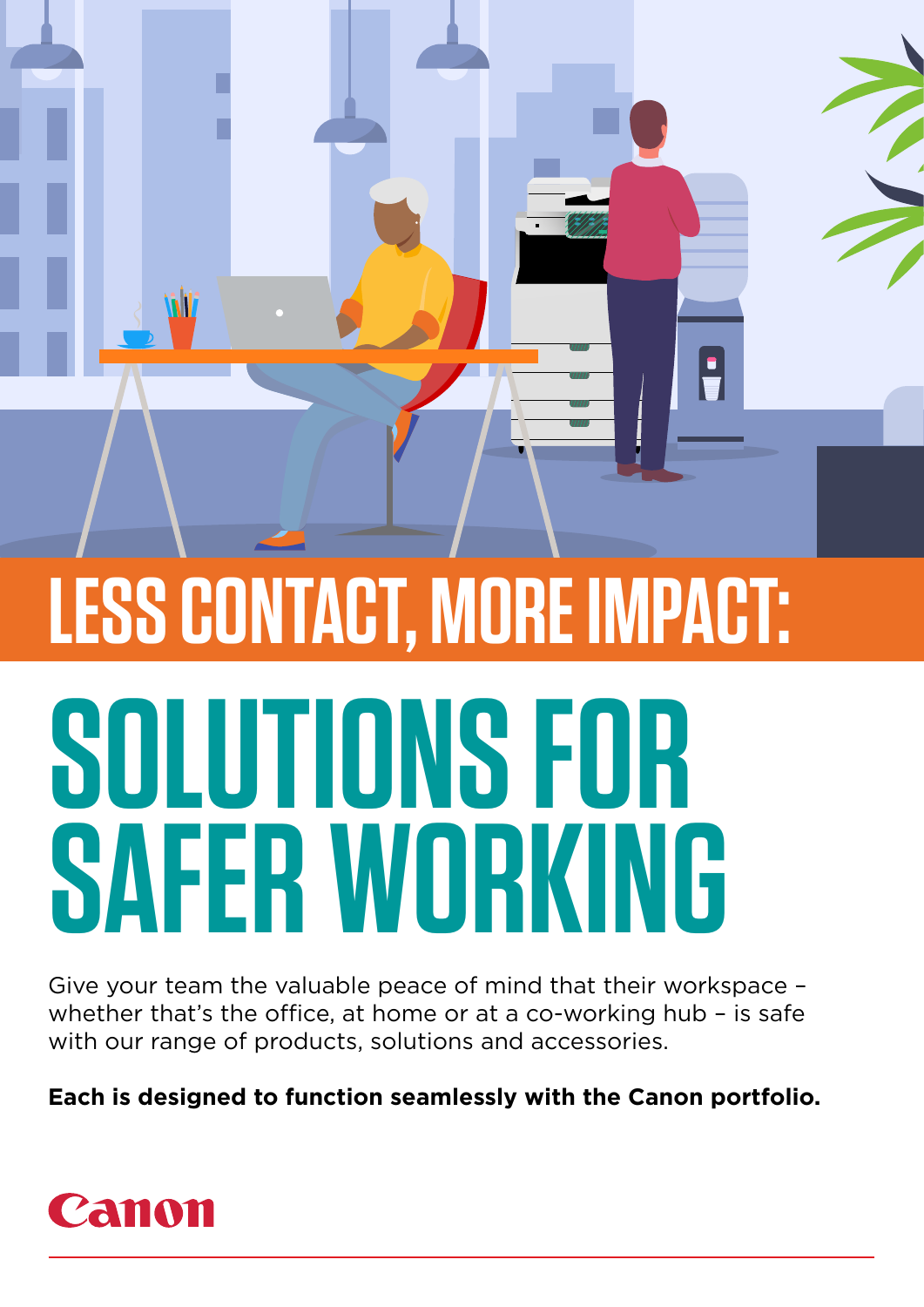Digital Transformation Services (DTS), bring together our leading Canon hardware and software into an integrated technology ecosystem, designed to support your transformation journey. These innovations are just part of our extensive range



of products and solutions developed to help create a safe, secure and welcoming working environment.

**We can support your team for a confident and productive future.**

#### **Motion sensor**

Standard across the imageRUNNER ADVANCE DX portfolio, this intelligent technology wakes the device from sleep mode as you approach.



An additional benefit for imageRUNNER ADVANCE DX portfolio and selected imageRUNNER models, the app's Remote Operation feature replicates the home interface of the device, allowing users to manage and process jobs as if they were standing in front of it. $3$ 

## **Remote UI**

Access and control the user interface of your device remotely through a web browser.

## **Instant stapler**

A portable stapler operated by an automatic sensor with stapling of up to 50 sheets.

#### **Instant staple remover**

Remove staples from up to 30 pages with one single touch or via an optional footswitch.

#### **CaptureOnTouch Mobile app**

Scan directly from imageFORMULA scanners to your mobile device via Wi-Fi.



Print, scan and send documents in the cloud from your smartphone or tablet with the Canon PRINT Business app.

Subscribers to uniFLOW Online can download an app which makes it simple to submit print jobs from mobile devices, access personal activity reports, and view personal statistical information of each user's activities when they are logged in.<sup>1</sup> In addition, this technology can be connected to ID cards, allowing users to access and release a job simply by tapping their ID card at the device. As well as improving security, this means of authentication reduces the need to touch the display and the overall amount of time spent at the device.



A high-quality, transparent film designed to prevent harmful microbes from spreading on surfaces. When applied to common touchpoints like device touchscreens and cassette units, it provides up to 99.8% protection against bacteria and viruses, including COVID-19,2 for the contract life of the device without additional cleaning.

# **CONTROL, PERFORMANCE, CONFIDENCE**

**Take control! When working with physical documents in any workspace, useful office accessories reduce time, effort and contact with surfaces, supporting hybrid working and accelerating digital transformation.**



#### **uniFLOW Online app**

#### **Canon PRINT Business app**

## **Antimicrobial film**

# **ESSENTIAL INNOVATIONS**

# **FOR YOUR BUSINESS**

**Minimise physical contact with Canon devices while maximising efficiency, productivity, safety and security.**

# **LuniFLOW**

## **DIGITAL TRANSFORMATION SERVICES**